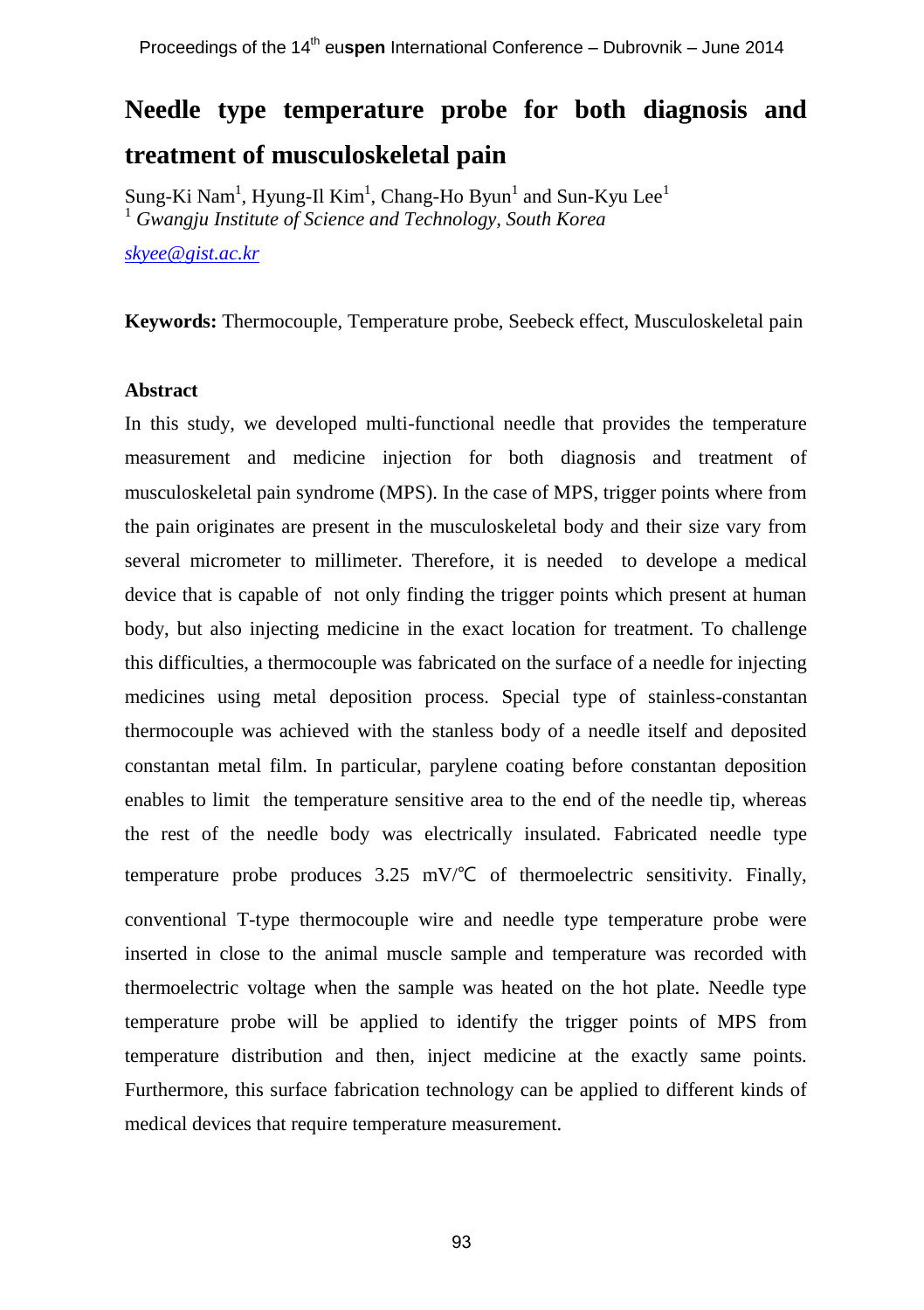#### **1. Design and fabrication**

## **1.1 Temperature probe**

Needle type temperature probe measures the temperature at the tip of needle end. There are several types of designs to utilize syringe needle as temperature sensor. Cui *et al* [1] were proposed needle tempeature microsensor to measure underneath skin temperature in real-time. Thermistor was inserted into needle body and filled with epoxy resin glue. It causes low temperature sensitivity due to the indirect contact to target surface. Furthermore, it is impossible to inject medicine. To overcome these problems, Watanabe *et al* [2] suggested micro-thermocouple probe. Metal deposition process was used to fabricate thermocouple on the surface of pulled glass pipette. Thermocouple junction was formed on the tip using focused ion beam etching. It requires two steps of metal deposition and dielectric coating, respectively. Furthermore, weak terminal adapter may cause noise or durability probelm in the use of musculoskeletal system instead of bio cell. Therefore, we proposed new needle type temperature probe that is capable of measuring temperature as well as injecting medicine for both diagnosis and treatment of musculoskeletal pain.



Figure 1. A schematic of needle type temperature probe

Figure 1 shows a schematic of developed temperature probe. Needle body was utilized as one of thermoelectric material (stainless) to reduce fabrication step as well as to improve electrical and mechanical stability. Parylene vapor coating was applied before deposition of constantan (Cu-Ni) to restrict electrical contact on the tip of needle. Parylene thin film has enough dielectric property with  $1.5 \mu m$  of thickness providing chemial, physical and biological stability. Tip of needle was covered during parylene coating to make single contact junction which could be temperature measurement area. Then, constantan was deposited using 300W DC sputtring process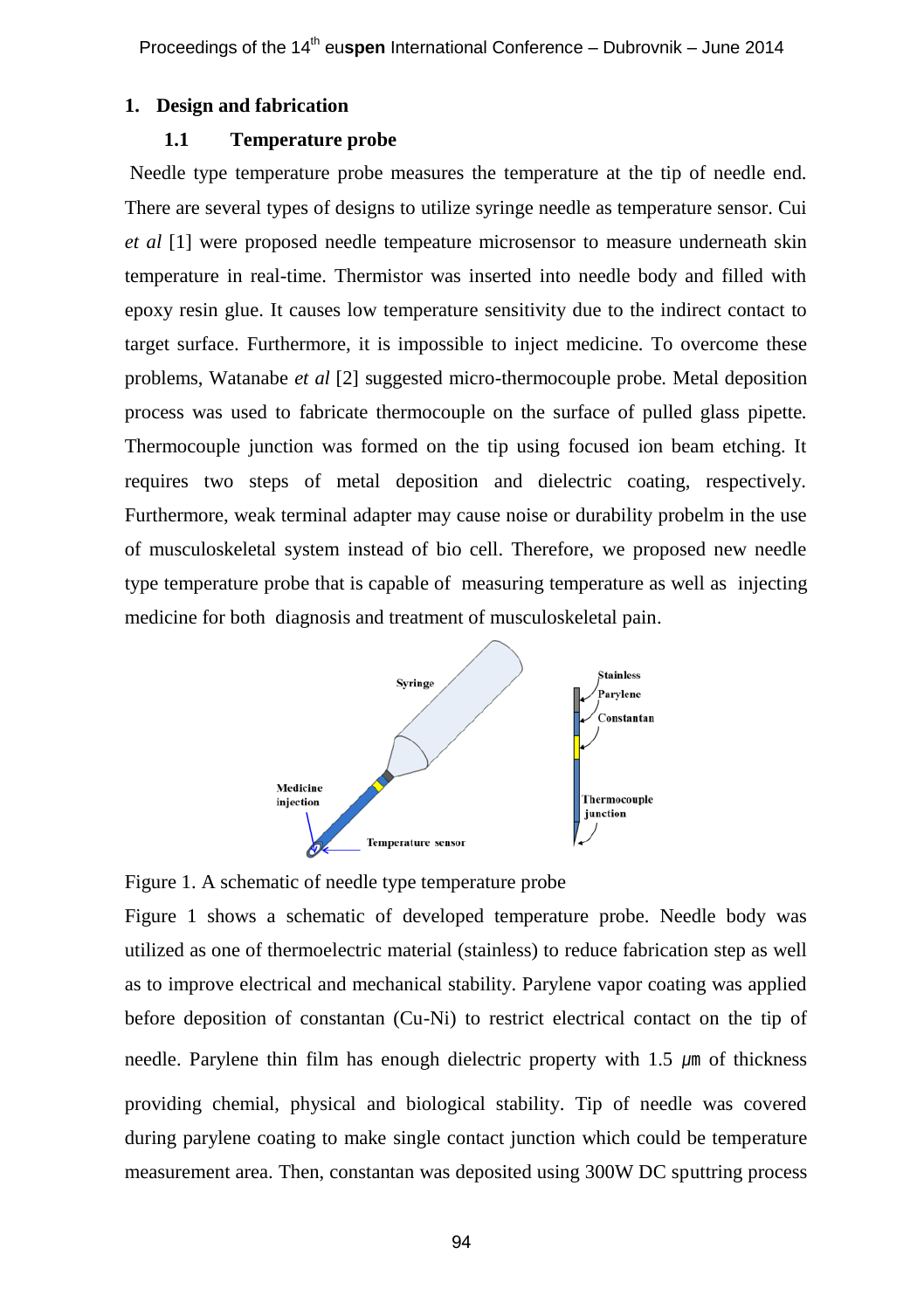as  $0.2 \mu m$  of thickness to make special type of thermocouple. Constantan has  $-35.1$  $\mu$ W/°C of negative Seebeck coefficient compared to stainless steel (4.4  $\mu$ W/°C) that generates the thermoelectric performance the same as T-type thermocouple.

# **1.2 Connection pad**

Needle type temperature probe should have been biocompatible with human body. Parylene coating is beneficial for both chemical and mechanical protective layer of thin film, and it is biocompatibe by covering whole exposed surfaces. However, it is impossible to connect each thermocouple layers because all the layers are stacked in the same area. A sequential covering of each layers were able to expose thermocouple connection pad on the needle body for signal processing and external measuring equipment. Electrically conductive epoxy provides stable and damageless connections for lead wires on thin and weak constantan film.

# **2. Experiments**

## **2.1 Calibration**

Thermocouple generates thermoelecric voltage proportional to the relative temperature on contact junction. Needle type temperature probe was calibrated with T-type commercial thermocouple in the heated water. Thermoelectric performance has its own non-linear characteristics in the wide range of temperature. AD594 IC provides linearization of calibration data and and  $3.25$  mV/ $\degree$ C of sensitivity was achieved.



Figure 2. Calibration process